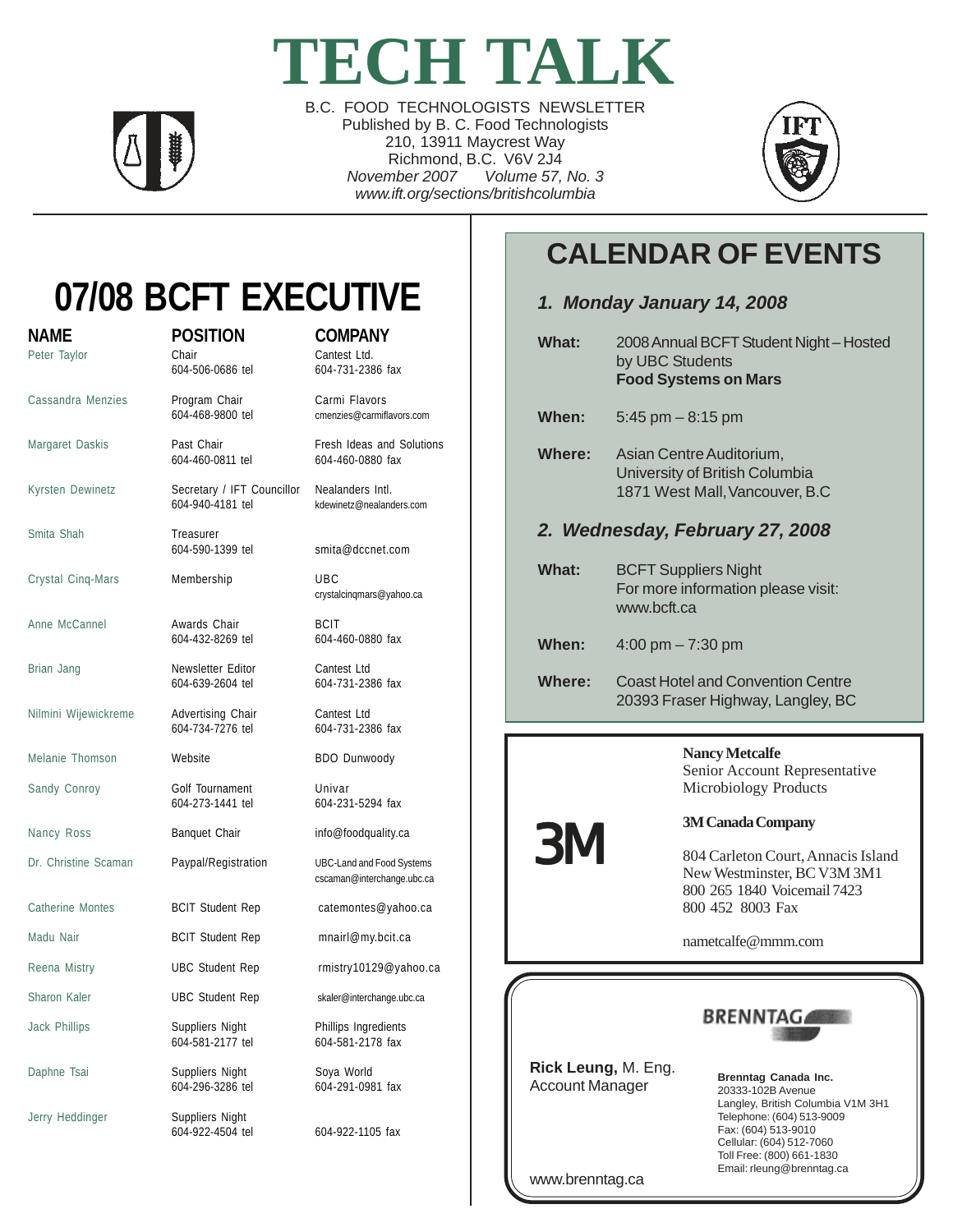# *WANTED: Directed Studies Projects for BCIT Students!*

The BCIT Food Technology Program is again accepting project proposals from companies willing to sponsor students taking the Directed Studies course in Food Technology. Past projects have included: HACCP and prerequisite program development, food product development, shelf life studies, nutritional analysis, waste utilization, etc.

The students have one day per week (Wednesdays) from January to April to devote to the project. The student must complete a literature review on the project area, develop methodology with assistance of the sponsor, and then carry out the specific research. Work may be done at BCIT and/or company

premises. During the project, the student has access to BCIT Food Technology pilot plant and analytical equipment. Presentation of oral and written reports will take place at the middle of May. The sponsor is asked to be available to advise the student throughout the project, attend the oral presentation, complete a brief evaluation of the student, and cover costs of consumables.

For information, please contact Anne McCannel at (604) 432- 8269 or Anne McCannel@bcit.ca. Projects must be submitted by December 19 to be considered. Project acceptance depends on suitability and interest by the students.

### *Reminder: Deadline for Nominations for IFT Awards is December 1*

IFT has a large number of awards established to "honour outstanding individuals, teams and organizations for contribution to the profession of food science and technology". Eligibility for these depends on the specific award type. Brief descriptions of the awards and nomination forms can be found at http:// members.ift.org/IFT/Awards/. Please note that the deadline for nominations for all IFT achievement awards is *December 1*.

Check out the available awards, and get those nominations in. As Awards Chair, Anne McCannel (anne\_mccannel@bcit.ca) can assist with the nominations if desired. Let's get our deserving members recognized through these awards.

A LIFE SCIENCE COMPANY

**CANTES** 

WINNIPEG

### **99 FOOD SAFETY**



# **Expertise in Food Analysis**

- · Pesticide Residues & Hormones
- Nutrition Labelling
- Microbiology
- Food Chemistry

VANCOUVER

- . Natural Health Products
- Gas Testing for Package Evaluation
- Effluent Water Testing

KELOWNA

Call 1 800 665 8566, visit www.cantest.com or email foodsafety@cantest.com for further information

VICTORIA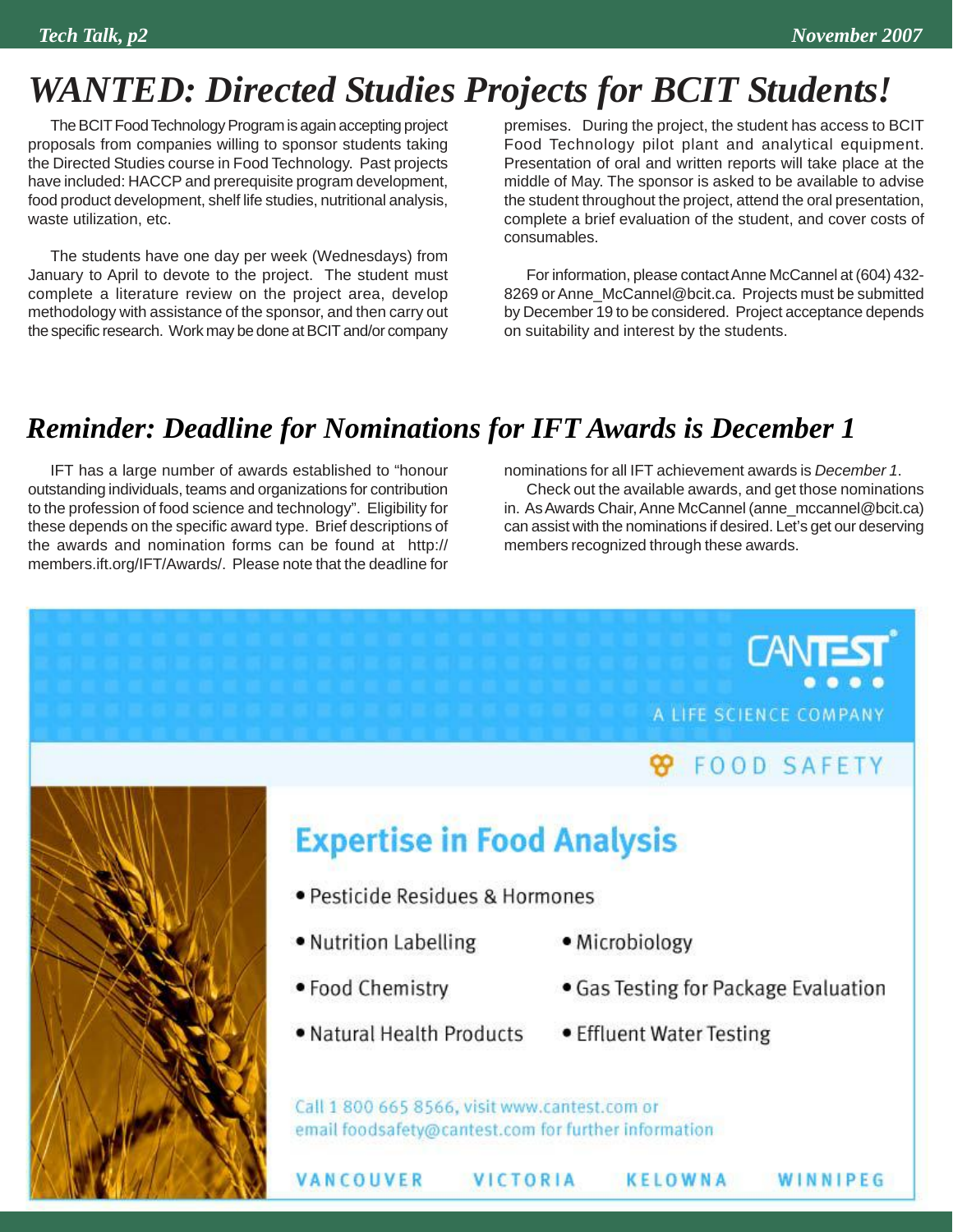# **2008 Annual BCFT Student Night** *"Food Systems on Mars"*

#### **WHEN:**

Monday, January 14<sup>th</sup>, 2008, 5:45 pm to 8:15 pm

#### **WHERE:**

Asian Centre Auditorium, UBC, 1871 West Mall, Vancouver, B.C

#### **HIGHLIGHTS OF THE EVENT:**

5:00 pm – 5:45 pm Check-in/Registration 6:00 pm Challenge Cup 6:30 pm Refreshments, Light meal, Networking 7:00 pm Speaker—Dr. Michele Perchonok from NASA "Challenges of Developing a Food System for a Mars Mission" 8:00 pm Door Prizes

#### **COST:**

**Student Members:** FREE **Student Non-Members:** \$5 **Members:** \$20 **Non-Members:** \$40 **PRE-REGISTRATION IS REQUIRED** or the cost is \$40 at the door regardless of membership status.

Interested in taking a look into food systems beyond the planet earth? UBC will be hosting The 2008 Annual BCFT Student Night **Food Systems on Mars** on January 14<sup>th</sup> at the Asian Centre, UBC. Enjoy a great informational talk by an IFT Distinguished Speaker. Anyone interested in an interesting talk about space food, networking and great food should attend!

The evening will start off with a fun round of the Challenge Cup where students and industry members will be grouped randomly into teams to answer trivia questions related to food science. A prize will be awarded to the winning team. A light dinner will be served afterwards along with networking opportunities.

The main focus of the event will be our IFT distinguished speaker from NASA in Houston, Dr. Michele Perchonok. She will be speaking about the "Challenges of Developing a Food System for a Mars Mission." The National Aeronautics and Space



Administration (NASA) is currently working towards future long duration manned space flights to the Moon and Mars. These missions require development of both a Transit Food System and a Surface Food System. The Transit Food System will consist of prepackaged food with an extended shelf life of 3 - 5 years. It will be supplemented with salad crops that will be consumed fresh. The Surface Food System will allow for food processing of crops. Crops such as wheat, soybean, rice, potato, peanut dried beans, and salad crops, will be processed to final products to provide a nutritious, safe and acceptable diet for the crew.

Dr. Michele Perchonok has been the Advanced Food Technology lead at NASA/Johnson Space Center in Houston, Texas since September 2000. Her responsibilities include space food product development, menu definition, nutritional requirements implementation, food processing, food packaging development, and the integration of NASA food science research for lunar and Mars missions. Since 2005, Dr. Perchonok has had the added responsibility of managing the Shuttle Food System and the Space Food Systems Laboratory. Michele Perchonok is active in the Institute of Food Technologists. Currently, she is a member of the Task Force on Governance the Task Force on Strategic Development and the Career Guidance Committee. Dr. Perchonok recently completed a 3 year term on the Executive Committee as a Membership Representative.

#### **Parking**

Parking is available in the Fraser Parkade located next to the Asian Centre on Memorial Road intersecting at West Mall for a flat rate of \$4.00 after 5p.m.

#### **UBC Life Sciences Career Fair Booth**

We are looking for 2 members to help oversee a BCFT booth at the 2008 UBC Life Sciences Career Fair on January 28th from 4:00 pm (arrival time) to 7:30 pm at the UBC Student Union Building. Snacks and refreshments will be provided. The booth will have a display board with information about BCFT and how to join. If you are interested in volunteering, please email Reena and Sharon at ubc.bcft@gmail.com.

**Sandy Conroy** Sales Representative Food and Pharmaceuticals

**Univar Canada Ltd.** 9800 Van Horne Way Richmond, BC V6X 1W5



Tel 604 273 1441 Cell 604 813 9996 Fax 604 231 5294 TF 1 800 663 9628 (BC Only) sandy.conroy@univarcanada.com www.univarcanada.com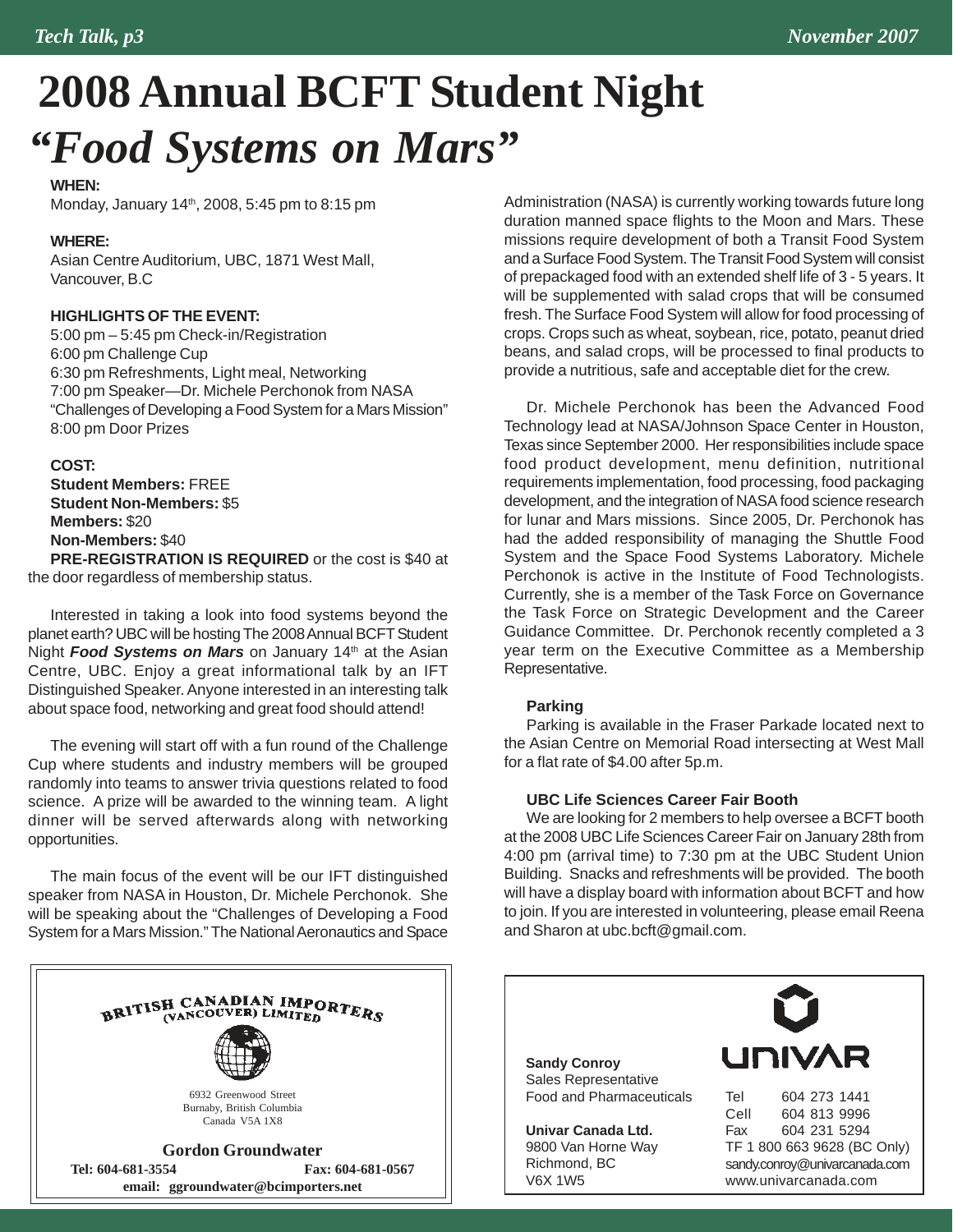

### *For Employers and Job Searchers*

BCFT sponsors 'no-charge' job postings and resume postings on our website. Please ensure the posting is in pdf or word document form. Optionally, we can provide a form for the job posting.

Check out the current positions available at this link. http://bcft.ca/Positions\_available.htm

For more information or to post a job, contact Nancy Ross at webmaster@bcft.ca





## **BCFT Website**

Please check out the BCFT website at www.bcft.ca for: *·Up to date information about upcoming BCFT events,*

*·Job Postings, for those companies needing a hard working food technologist,*

*·Job Seekers, for those hard working food technologist needing a company,*

*·Book your table at Supplier's Night using our online registration.*

If you have any feedback or events that you would like posted, please email Melanie Thomson at webmaster@bcft.ca.



#### **CASSANDRA MENZIES**

Sales Representative

#212-1515 Broadway Street Port Coquitlam, BC V3C 6M2 Canada

Tel: 604-468-9800 Toll Free: 1-866-468-9800 Fax: 604-468-9801 Cell: 604-866-9582

### Zuality Analytical Science Services for the Health Food Industry

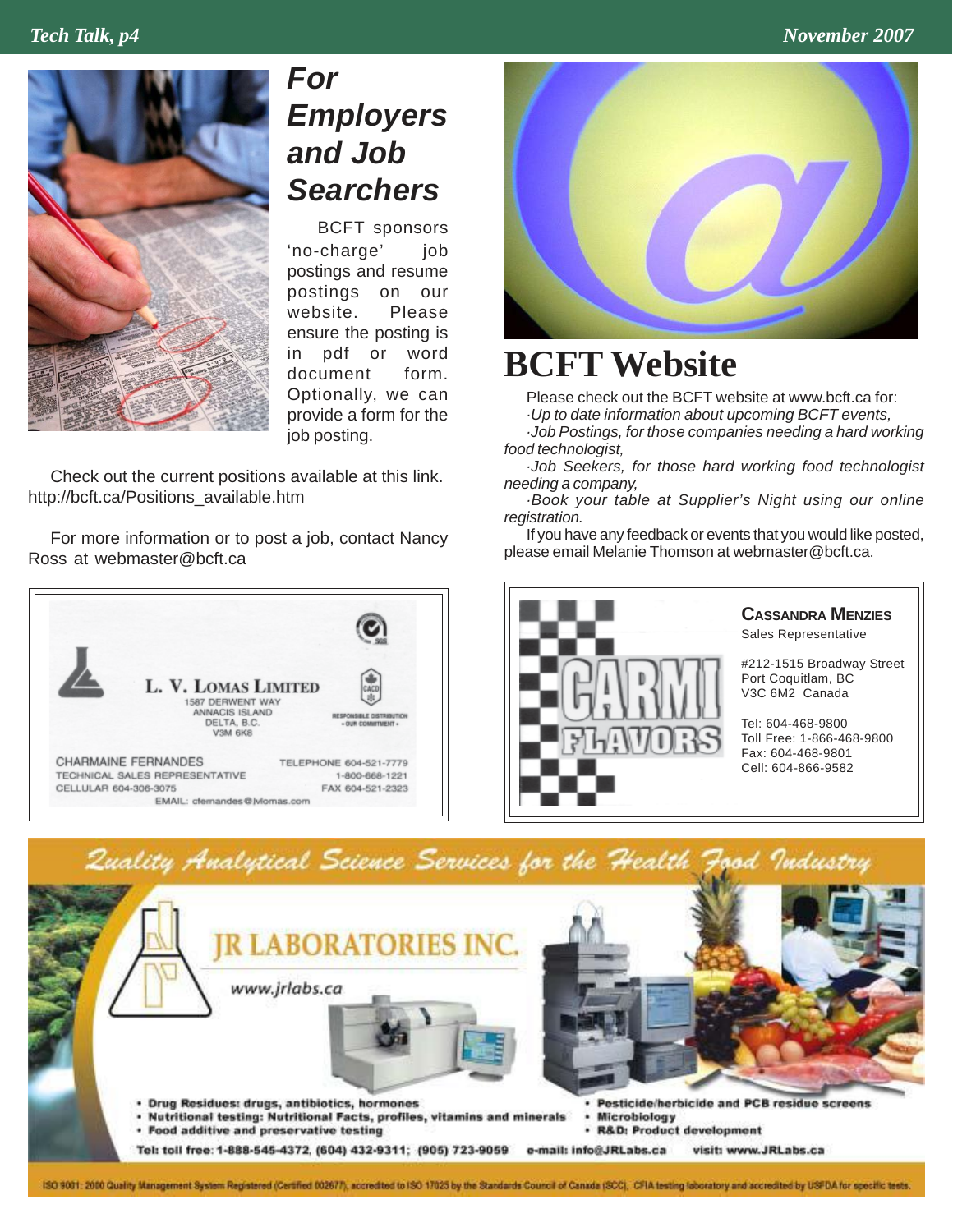# *Think about advertising in Tech Talk*

**You can't afford to miss this opportunity to advertise with us**.

**"Tech Talk"** is published approximately nine times a year by the **British Columbia Food Technologists Association (BCFT)**. As the official publication of the association, Tech Talk reaches the local audience of individuals in the Food Science and Technology profession - your ad in Tech Talk will keep you on top of our readership of over 300 individuals.

For complete details on placing your ad in Tech Talk, contact Nilmini Wijewickreme, CanTest Ltd., 4606 Canada Way, Burnaby, BC, V5G 1K5. Tel: 604-734-7276; Fax: 604-731-2386; E-mail: anilmini@cantest.com.

We accept either a type written, clear, ready-to-print copy of your ad in PDF or TIFF format in color or black and white, or a hard copy of business cards.

#### **PRICING INFORMATION FOR ADVERTISING IN TECH TALK**

| Business card (4" x 2")                  | \$30  |  |  |
|------------------------------------------|-------|--|--|
| Page Sponsor (8" x 2")                   | \$50  |  |  |
| 1/4 Page Sponsor (4" x 5")               | \$60  |  |  |
| 1/2 Page Sponsor (4" x 10") \$90         |       |  |  |
| Full Page Sponsor (8" x 10")             | \$150 |  |  |
| (Rates indicated are on per issue basis. |       |  |  |

\**Discounts up to 10% are available for advertising in multiple issues*\*).





SGS Canada Inc. 50-655 W. Kent Avenue N. Vancouver, BC V6P 6T7 www.ca.sgs.com **t** (604) 324-1166 1-877-728-1188 **f** (604) 324-1177 **e** ron.kuriyeath@sgs.com